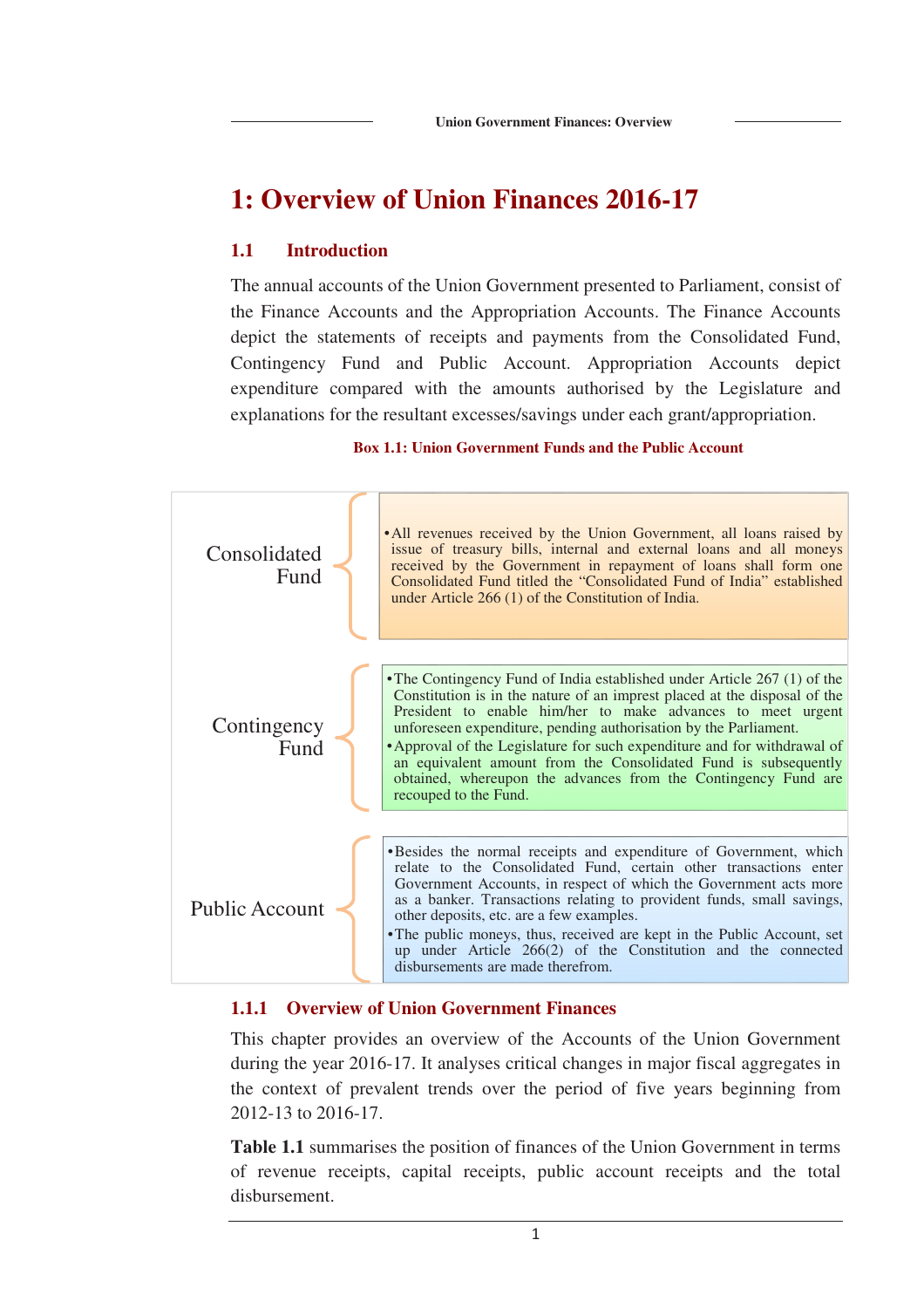**Report of the CAG on Union Government Accounts 2016-17**

|                   |                                               |                                           |                                         |                | $( \bar{\mathbf{z}}$ in crore)           |
|-------------------|-----------------------------------------------|-------------------------------------------|-----------------------------------------|----------------|------------------------------------------|
| <b>Sl. No.</b>    |                                               | <b>Budget</b><br><b>Estimates</b><br>(BE) | <b>Revised</b><br><b>Estimates (RE)</b> | <b>Actuals</b> | <b>Variation with</b><br>reference to BE |
| 1.                | Total Receipt (7+8+9)                         | 7588743                                   | 8886801                                 | 9112788        | 1524045<br>(20.08)                       |
|                   | <b>Revenue Receipts</b>                       | 1632772                                   | 1677063                                 | 1615988        | $-16784$<br>$(-1.03)$                    |
| 2.                | Tax revenue <sup>1</sup>                      | 1060801                                   | 1095493                                 | 1107968        | 47167<br>(4.45)                          |
|                   | Non-tax revenue <sup>2</sup>                  | 571971                                    | 581570                                  | 508020         | $-63951$<br>$(-11.18)$                   |
| 3.                | <b>Miscellaneous Capital Receipts</b>         | 56500                                     | 45500                                   | 47743          | $-8757$<br>$(-15.50)$                    |
| 4.                | Recovery of Loans and<br>Advances             | 22495                                     | 61686                                   | 40971          | 18476<br>(82.13)                         |
| 5.                | <b>Total non-Debt Receipts</b><br>$(2+3+4)$   | 1711767                                   | 1784249                                 | 1704702        | $-7065$<br>$(-0.41)$                     |
| 6.                | Receipt of Public Debt                        | 4915665                                   | 5971210                                 | 6134137        | 1218472<br>(24.79)                       |
| 7.                | Total receipts in the CFI $(5+6)$             | 6627432                                   | 7755459                                 | 7838839        | 1211407<br>(18.28)                       |
| 8.                | Contingency fund                              | $\overline{0}$                            | $\Omega$                                | $\Omega$       | $\mathbf{0}$                             |
| $\overline{9}$ .  | <b>Public Account Receipt</b>                 | 961311                                    | 1131342                                 | 1273949        | 312638<br>(32.52)                        |
| 10.               | Total disbursement (16+17)                    | 7581937                                   | 8927028                                 | 9103892        | 1521955<br>(20.07)                       |
| 11.               | Revenue Expenditure                           | 1987285                                   | 1988720                                 | 1933018        | $-54267$<br>$(-2.73)$                    |
| 12.               | <b>Capital Expenditure</b>                    | 219146                                    | 243612                                  | 249472         | 30326<br>(13.84)                         |
| $\overline{13}$ . | <b>Loans and Advances</b>                     | 39738                                     | 88382                                   | 60011          | 20273<br>(51.02)                         |
| 14.               | Total expenditure (11+12+13)                  | 2246169                                   | 2320714                                 | 2242501        | $-3668$<br>(0.16)                        |
| 15.               | <b>Repayment of Public Debt</b>               | 4406431                                   | 5491869                                 | 5678823        | 1272392<br>(28.88)                       |
| 16.               | Total disbursement out of the<br>$CFI(14+15)$ | 6652600                                   | 7812583                                 | 7921324        | 1268724<br>(19.07)                       |
| 17.               | <b>Public Account Disbursement</b>            | 929337                                    | 1114445                                 | 1182568        | 253231<br>(27.25)                        |
| 18.               | Revenue Deficit (11-2)                        | 354513                                    | 311657                                  | 317030         | $-37483$<br>$(-10.57)$                   |
| 19.               | Fiscal Deficit (14-5)                         | 534402                                    | 536465                                  | 537799         | 3397<br>(0.64)                           |

### **Table 1.1: Estimates and Actuals of Receipts and Disbursements 2016-17: Union Government**

1. Does not include Taxes on Income assigned to States  $\bar{5}$ , 5, 70, 337 crore (BE) and  $\bar{5}$  6, 08, 000 crore (Actual) under Article 270 of the Constitution.

2. Includes grants-in-aid and contributions.<br>3. Figures in parentheses indicate percentage

Figures in parentheses indicate percentage variation.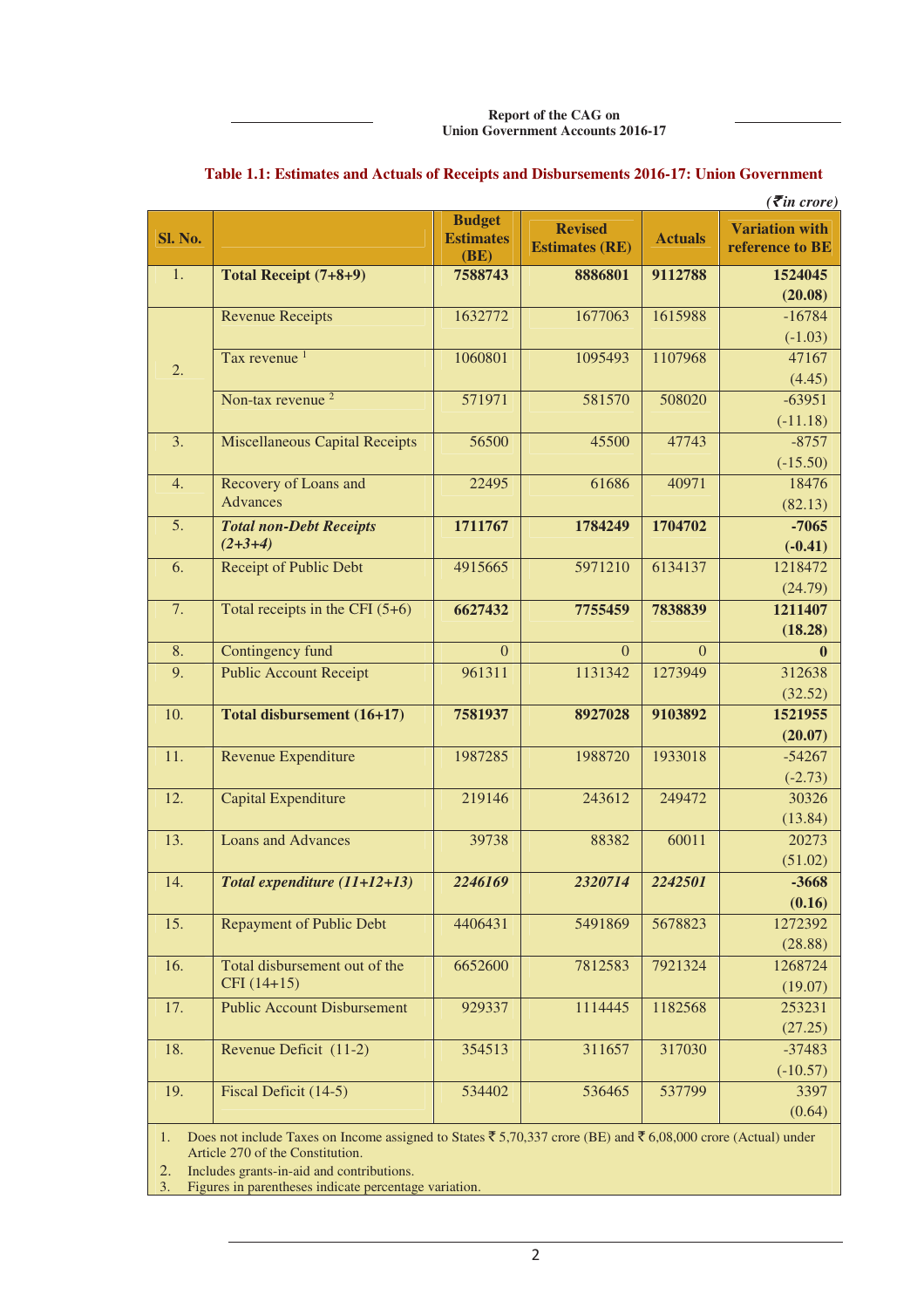The miscellaneous capital receipts including disinvestments ( $\bar{\tau}$  47,743 crore) remained lower than the budget projections of  $\bar{\bar{\tau}}$  56,500 crore. On the expenditure side, capital expenditure exceeded ( $\bar{\mathfrak{F}}$  30,326 crore) what had been provided for in the budget.

The imbalance on the revenue account shows up in revenue deficit viz., which was  $\bar{\xi}$  3,17,030 crore as against the budgeted figure of  $\bar{\xi}$  3,54,513 crore, lower by 10.57 *per cent* of budgeted figure. Overall imbalance results in fiscal deficit of  $\bar{\xi}$  5,37,799 crore as against the budgeted provision of  $\bar{\xi}$  5,34,402 crore, which was 0.64 *per cent* higher than the budgeted figure. **Para 1.4** contains detailed comments on indicators of deficit.

### **1.1.2 Gross Domestic Product**

The Central Statistics Office (CSO), Ministry of Statistics and Programme Implementation vide its press notes dated 31 January 2017 and 31 May 2017 released estimates of Gross Domestic Product (GDP). Estimates of GDP for 2012-13 to 2016-17 as detailed in **Table 1.2<sup>1</sup>** below.

|                           |         |          |          |          | $(\bar{\bar{\mathbf{z}}}$ in crore) |
|---------------------------|---------|----------|----------|----------|-------------------------------------|
| <b>GDP</b>                | 2012-13 | 2013-14  | 2014-15  | 2015-16  | 2016-17                             |
|                           |         |          |          |          | (PE)                                |
| <b>At Constant Prices</b> | 9215125 | 9817822  | 10536984 | 11381002 | 12189854                            |
| Percentage change         | 5.48    | 6.54     | 7.33     | 8.01     | 7.11                                |
| over previous year        |         |          |          |          |                                     |
| <b>At Current Prices</b>  | 9946636 | 11236635 | 12445128 | 13682035 | 15183709                            |
| Percentage change         | 13.86   | 12.97    | 10.75    | 9.94     | 10.98                               |
| over previous year        |         |          |          |          |                                     |

**Table 1.2: Gross Domestic Product 2016-17** 

*PE- Provisional Estimates.* 

GDP at constant prices (Base year 2011-12) for the year 2016-17 was estimated at  $\bar{\tau}$  1,21,89,854 crore while the GDP for the year 2015-16 was estimated at  $\bar{\xi}$  1,13,81,002 crore. The growth in GDP at constant prices declined to 7.11 *per cent* in 2016-17 against the growth rate of 8.01 *per cent* in 2015-16. A quarter-wise analysis of the Gross Value Added  $(GVA)^2$  at constant prices (2011-12) indicates that the growth in the first quarter of 2016-17 was the same as in 2015-16 i.e., at 7.6 *per cent*. However, rates of growth in the subsequent three quarters in 2016-17 as compared with the corresponding quarters in 2015-16 witnessed a decline as shown in the **Chart 1.1** below.

 $\overline{a}$ 

<sup>1</sup> GDP estimates for 2012-13 and 2013-14 are taken from press note dated 31 January 2017 and the 2014-15 to 2016-17 from press note dated 31 May 2017.

<sup>2</sup> GDP net of taxes on product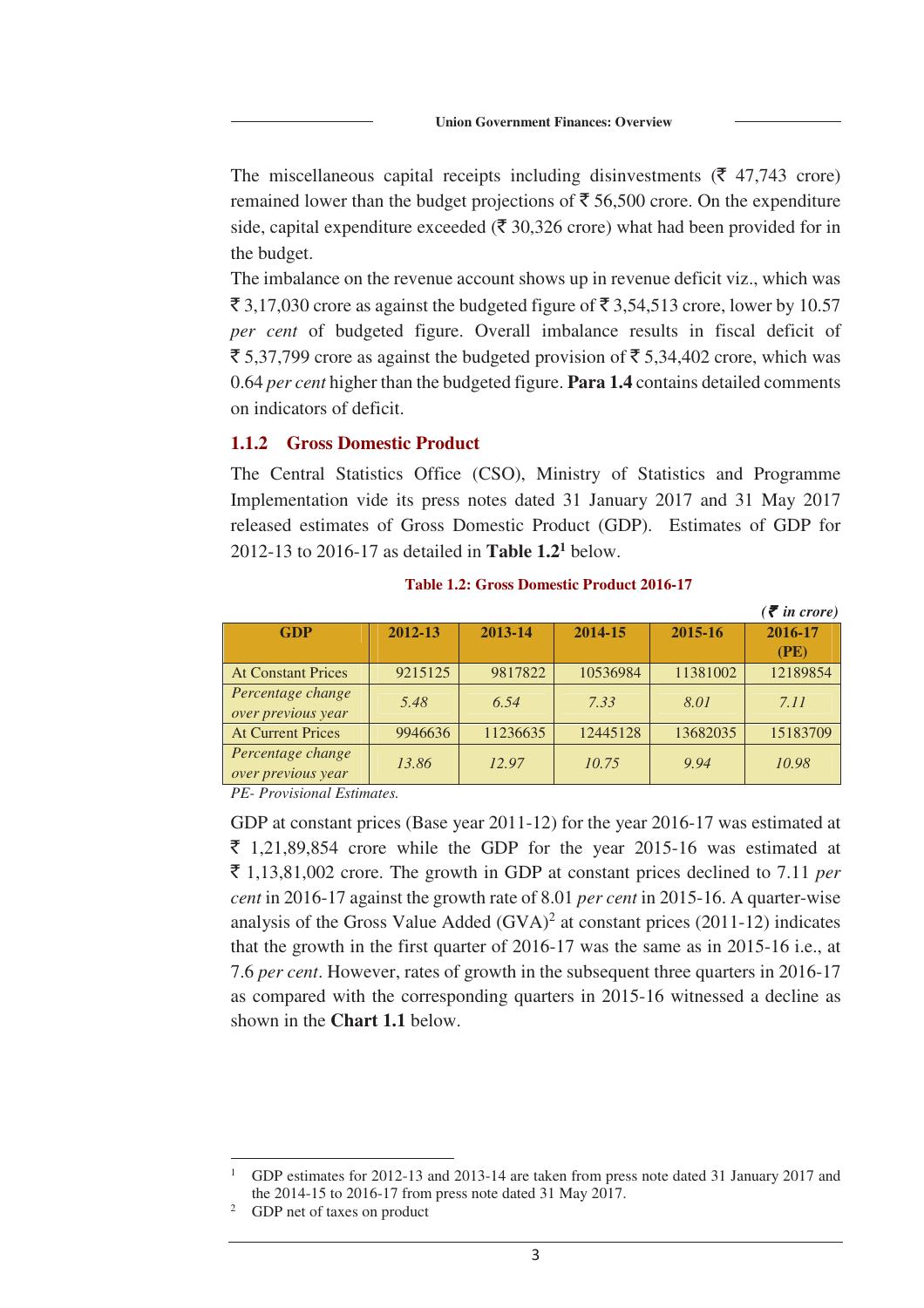



As evident from above, the slowdown in GDP started from the second quarter and became more pronounced in the fourth quarter of 2016-17.

GDP at current prices for the year 2016-17 is estimated at  $\bar{\tau}$  1,51,83,709 crore while the GDP for the year 2015-16 was estimated at  $\bar{\tau}$  1,36,82,035 crore, showing a growth rate of 10.98 *per cent.* The growth of GDP at constant prices is lower in 2016-17 compared to the previous year. GDP at current prices, however, is higher in 2016-17 against the previous year. It should be noted that in this report, the GDP at current prices has been taken as base while analysing the various fiscal indicators as required under the Fiscal Responsibility and Budget Management (FRBM) Act, 2003.

# **1.2 Resource Generation**

Revenue and capital are two streams of receipts that constitute resources of the Union Government. Revenue receipts consist of tax revenue, non-tax revenue and Grants-in-aid from external agencies. Capital receipts have two components - debt receipts, which create future repayment obligations and non-debt receipts, which constitute proceeds from disinvestment and recoveries of loans and advances, leading to reduction in the actual or potential asset base.

| <b>Period</b> | <b>Gross</b><br><b>Revenue</b><br>Receipts*<br>$\rm _{(1)}$ | <b>Non-debt</b><br><b>Capital</b><br><b>Receipts</b><br>(2) | <b>Gross Debt</b><br><b>Receipts</b><br>(3) | <b>Gross</b><br><b>Accruals into</b><br><b>Public</b><br><b>Account</b><br>(4) | <b>Gross</b><br><b>Receipts</b><br>$(1+2+3+4)$<br>(5) | <b>Gross Debt</b><br><b>Receipt/Gross</b><br><b>Receipt</b><br>(in per cent)<br>(6) | <b>Gross</b><br>Receipts/GDP <sup>3</sup><br>(in per cent) |
|---------------|-------------------------------------------------------------|-------------------------------------------------------------|---------------------------------------------|--------------------------------------------------------------------------------|-------------------------------------------------------|-------------------------------------------------------------------------------------|------------------------------------------------------------|
| 2012-13       | 1347438                                                     | 52513                                                       | 3968038                                     | 660784                                                                         | 6028773                                               | 65.82                                                                               | 60.61                                                      |
|               | (22)                                                        | (1)                                                         | (66)                                        | (11)                                                                           |                                                       |                                                                                     |                                                            |
| $2013 - 14$   | 1536024                                                     | 53917                                                       | 3994966                                     | 692960                                                                         | 6277867                                               | 63.64                                                                               | 55.87                                                      |
|               | (24)                                                        | (1)                                                         | (64)                                        | (11)                                                                           |                                                       |                                                                                     |                                                            |
| 2014-15       | 1666717                                                     | 64287                                                       | 4218196                                     | 850506                                                                         | 6799706                                               | 62.03                                                                               | 54.64                                                      |
|               | (25)                                                        | (1)                                                         | (62)                                        | (12)                                                                           |                                                       |                                                                                     |                                                            |

#### **Table 1.3: Resources and GDP**

 $(\vec{\xi})$  *in crore*)

3 Figure of GDP in Table 1.2 above.

 $\overline{a}$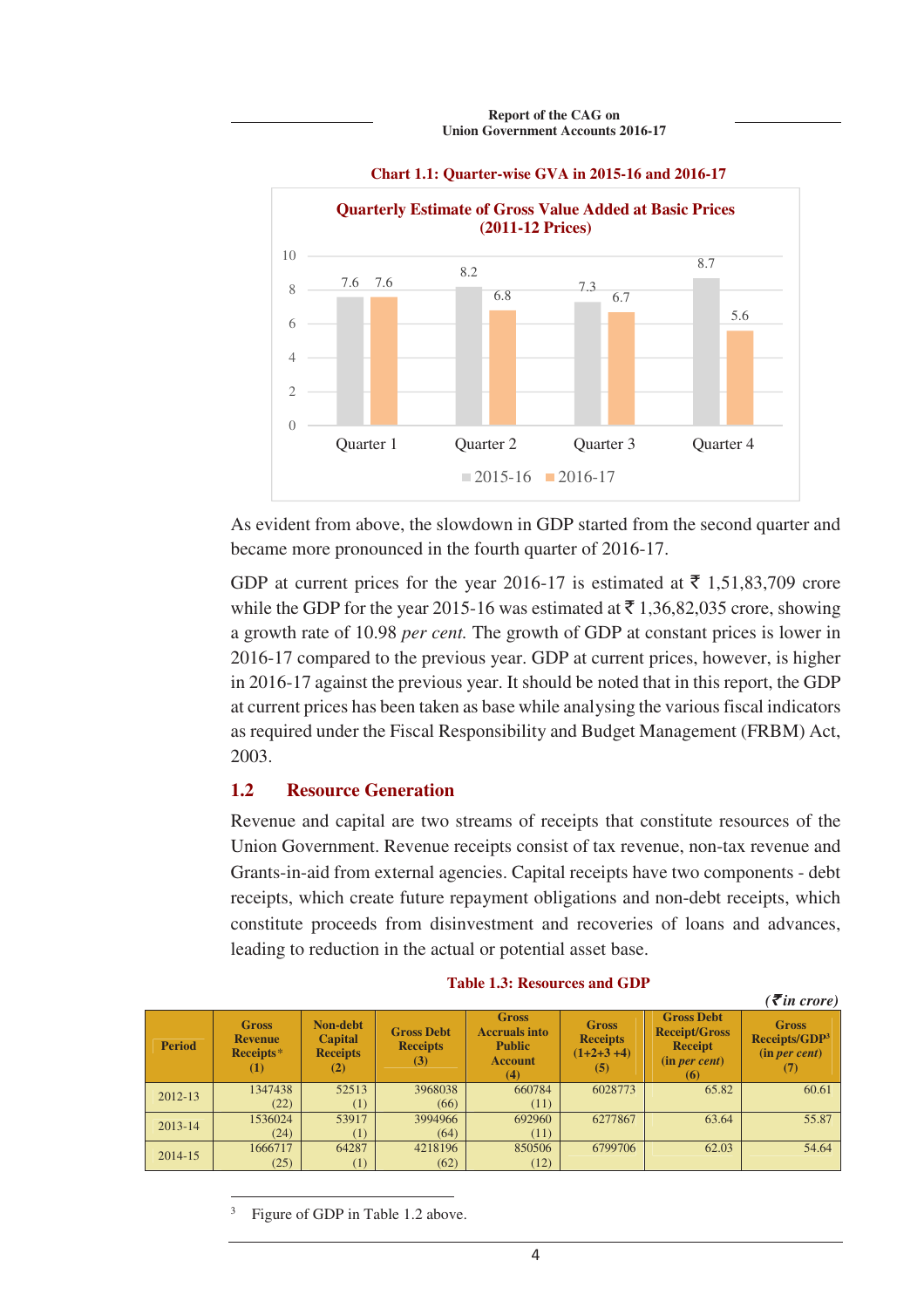| 2015-16 | 1942353 | 84010 | 4316950 | 1116692 | 7460005 | 57.87 | 54.52 |
|---------|---------|-------|---------|---------|---------|-------|-------|
|         | (26)    |       | (58)    | (15)    |         |       |       |
| 2016-17 | 2223988 | 88714 | 6134137 | 1273949 | 9720788 | 63.10 | 64.02 |
|         | (23)    |       | (63)    | (13)    |         |       |       |

 $*$ Includes figures of taxes and duties assigned to States ( $\bar{\epsilon}$  6,08,000 crore for current year). Net revenue *receipts to the Centre is*  $\bar{\xi}$  16, 15,988 *crore in current year, as reflected in Table 1.1. Note: (1) Figures in parentheses indicate percentage of Gross receipts.* 

As can be seen from **Table 1.3,** Gross receipt to GDP ratio showed a declining trend during 2012-13 to 2015-16, but improved over previous years in 2016-17 and stood at 64.02 *per cent* in 2016-17. The year 2016-17 was characterised by a growth of 14.50 *per cent* in gross revenue receipts as compared to 16.54 *per cent* in 2015-16. Ratio of gross debt receipts to gross receipts remained above the level of 60 *per cent* except in 2015-16 (57.87 *per cent*) which indicates continued dependence on debt to finance the Union Budget.

# **1.2.1 Revenue receipts**

Revenue receipts, comprising tax and non-tax receipts, are the most important sources of revenue as no future payment obligations are created by these receipts. Components of revenue receipts are discussed in succeeding paras.

# **1.2.2 Revenue Receipts: Gross and Net**

**Table 1.4** presents an overview of the Union Government finances in relation to revenue receipts both gross and net.

|               |                                           |                            |                                              |                             |                                                | $( \bar{\mathbf{\xi}}$ in crore)                  |
|---------------|-------------------------------------------|----------------------------|----------------------------------------------|-----------------------------|------------------------------------------------|---------------------------------------------------|
| <b>Period</b> | <b>Gross Tax</b><br><b>Revenue</b>        | <b>Share of</b><br>States* | <b>Net Tax</b><br><b>Revenue</b><br><b>S</b> | Non-Tax<br><b>Revenues#</b> | <b>Net</b><br><b>Revenue</b><br><b>Receipt</b> | <b>Gross</b><br><b>Revenue</b><br><b>Receipts</b> |
| (1)           | $(2)= (3)+(4)$                            | (3)                        | $\bf(4)$                                     | (5)                         | $(6)=(4)+(5)$                                  | $(7)=(2)+(5)$                                     |
| 2012-13       | 1036461                                   | 291547                     | 744914                                       | 310977                      | 1055891                                        | 1347438                                           |
| 2013-14       | 1138996                                   | 318230                     | 820766                                       | 397028                      | 1217794                                        | 1536024                                           |
| 2014-15       | 1245136                                   | 337808                     | 907328                                       | 421581                      | 1328909                                        | 1666717                                           |
| 2015-16       | 1455891                                   | 506193                     | 949698                                       | 486462                      | 1436160                                        | 1942353                                           |
| 2016-17       | 1715968                                   | 608000                     | 1107968                                      | 508020                      | 1615988                                        | 2223988                                           |
|               | Annual Rate of Growth ( <i>per cent</i> ) |                            |                                              |                             |                                                |                                                   |
| 2012-13       | 16.57                                     | 14.15                      | 17.55                                        | 12.44                       | 16.00                                          | 15.59                                             |
| $2013 - 14$   | 9.89                                      | 9.15                       | 10.18                                        | 27.67                       | 15.33                                          | 14.00                                             |
| 2014-15       | 9.32                                      | 6.15                       | 10.55                                        | 6.18                        | 9.12                                           | 8.51                                              |
| 2015-16       | 16.93                                     | 49.85                      | 4.67                                         | 15.39                       | 8.07                                           | 16.54                                             |
| 2016-17       | 17.86                                     | 20.11                      | 16.67                                        | 4.43                        | 12.52                                          | 14.50                                             |

**Table 1.4: Revenue Receipts: Gross and Net** 

# *includes Grant-in-aid and contributions from external Agencies* 

\**The transfer to States in the form of share in central tax revenues as shown in Union Government Finance Accounts is subject to final ascertainment and certification under Article 279(1).*

During 2016-17, gross tax revenue increased by 17.86 *per cent* over the previous year and also surpassed the growth of GDP at current prices of 10.98 *per cent* (**Table 1.2**).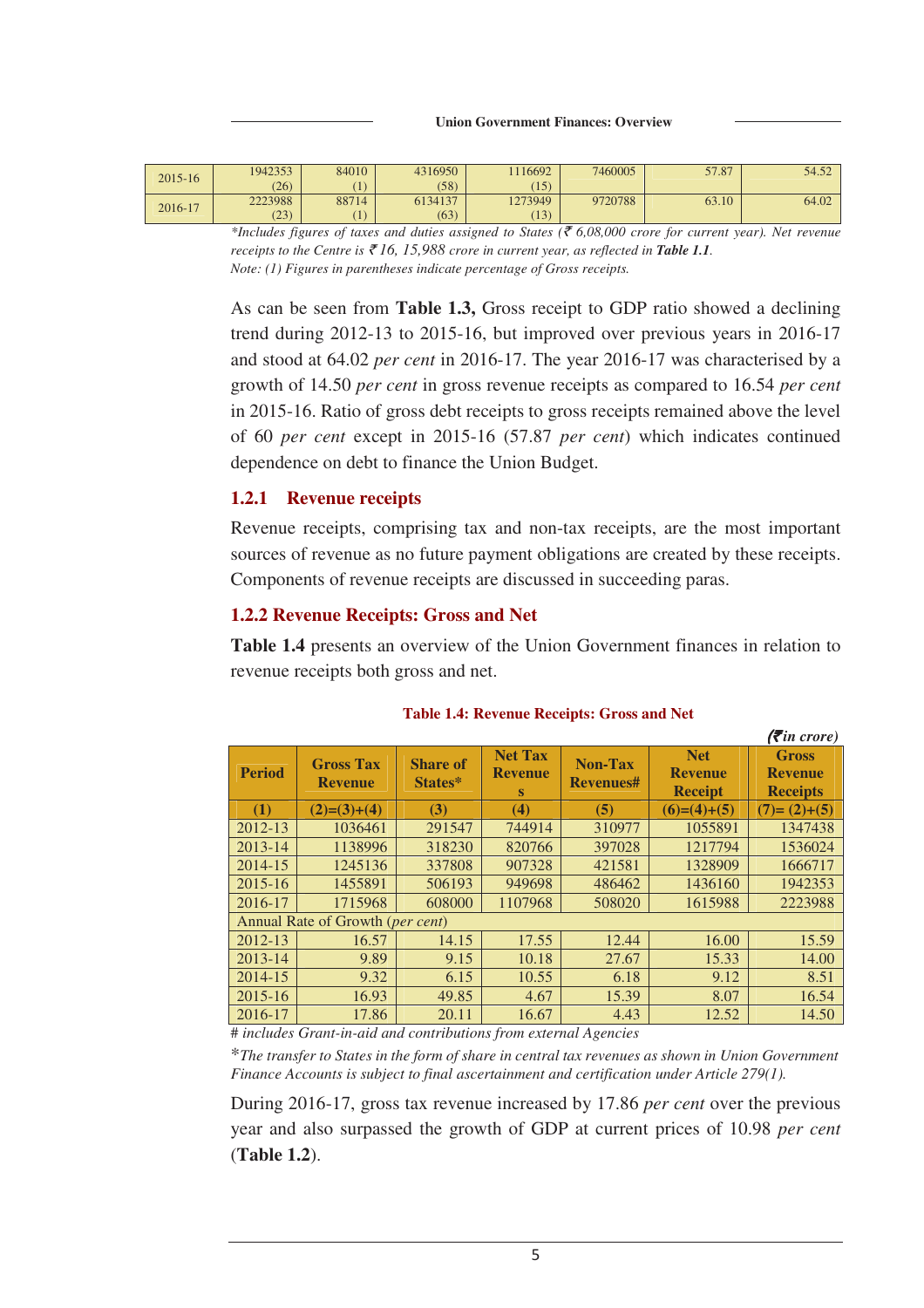The growth of non-tax revenues of the government showed high fluctuation during 2012-2017 ranging from 4.43 *per cent* in 2016-2017 to 27.67 *per cent* in 2013-14.

Growth in gross revenue receipts in 2016-17 was 14.50 *per cent* as compared to 16.54 *per cent* in 2015-16.

# **1.2.3 Components of revenue receipts: Gap between Actuals and Budget Estimates**

Formulating realistic budgetary estimates is vital for expenditure control and cash and debt management. The chart below exhibits the key components of actual revenue receipts vis-à-vis BE.



**Chart 1.2 Actuals of key Revenue Components vis-a-vis BE: 2016-17**

**Chart 1.2** indicates shortfall in the actual realisation in respect of budgeted target of all components, except Excise Duty and Service Tax. The realisation from Excise Duty and Service tax was higher by 19.71 *per cent* and 10.17 *per cent* respectively over the BE in the year 2016-17.

# **1.2.4 Tax revenue**

**Table 1.5** depicts components of direct and indirect tax revenue over the last five years in absolute terms as well as annual rate of growth.

|               |                               |                      |                             |              |              |                                 |                                |                              |               |              | $( \bar{\mathbf{z}}$ in crore)            |
|---------------|-------------------------------|----------------------|-----------------------------|--------------|--------------|---------------------------------|--------------------------------|------------------------------|---------------|--------------|-------------------------------------------|
|               | <b>Gross</b>                  | <b>Direct Taxes*</b> |                             |              |              | <b>Indirect Taxes</b>           |                                |                              |               |              |                                           |
| <b>Period</b> | <b>Tax</b><br><b>Revenue#</b> | Corpora-<br>tion Tax | <b>Income</b><br><b>Tax</b> | <b>Other</b> | <b>Total</b> | <b>Customs</b><br><b>Duties</b> | <b>Excise</b><br><b>Duties</b> | <b>Service</b><br><b>Tax</b> | <b>Others</b> | <b>Total</b> | <b>GDP</b> at<br>current<br><i>prices</i> |
| 2012-13       | 1036461                       | 356326               | 196844                      | 5819         | 558989       | 165346                          | 175845                         | 132601                       | 3680          | 477472       | 9946636                                   |
| 2013-14       | 1138996                       | 394678               | 237870                      | 6048         | 638596       | 172085                          | 169455                         | 154780                       | 4080          | 500400       | 11236635                                  |
| $2014 - 15$   | 1245136                       | 428925               | 258374                      | 8493         | 695792       | 188016                          | 189038                         | 167969                       | 4321          | 549344       | 12445128                                  |
| 2015-16       | 1455891                       | 453228               | 280390                      | 8394         | 742012       | 210338                          | 287148                         | 211415                       | 4978          | 713879       | 13682035                                  |
| 2016-17       | 1715968                       | 484924               | 340592                      | 24285        | 849801       | 225370                          | 380495                         | 254499                       | 5803          |              | 866167 15183709                           |

**Table 1.5: Components of tax revenue (gross)**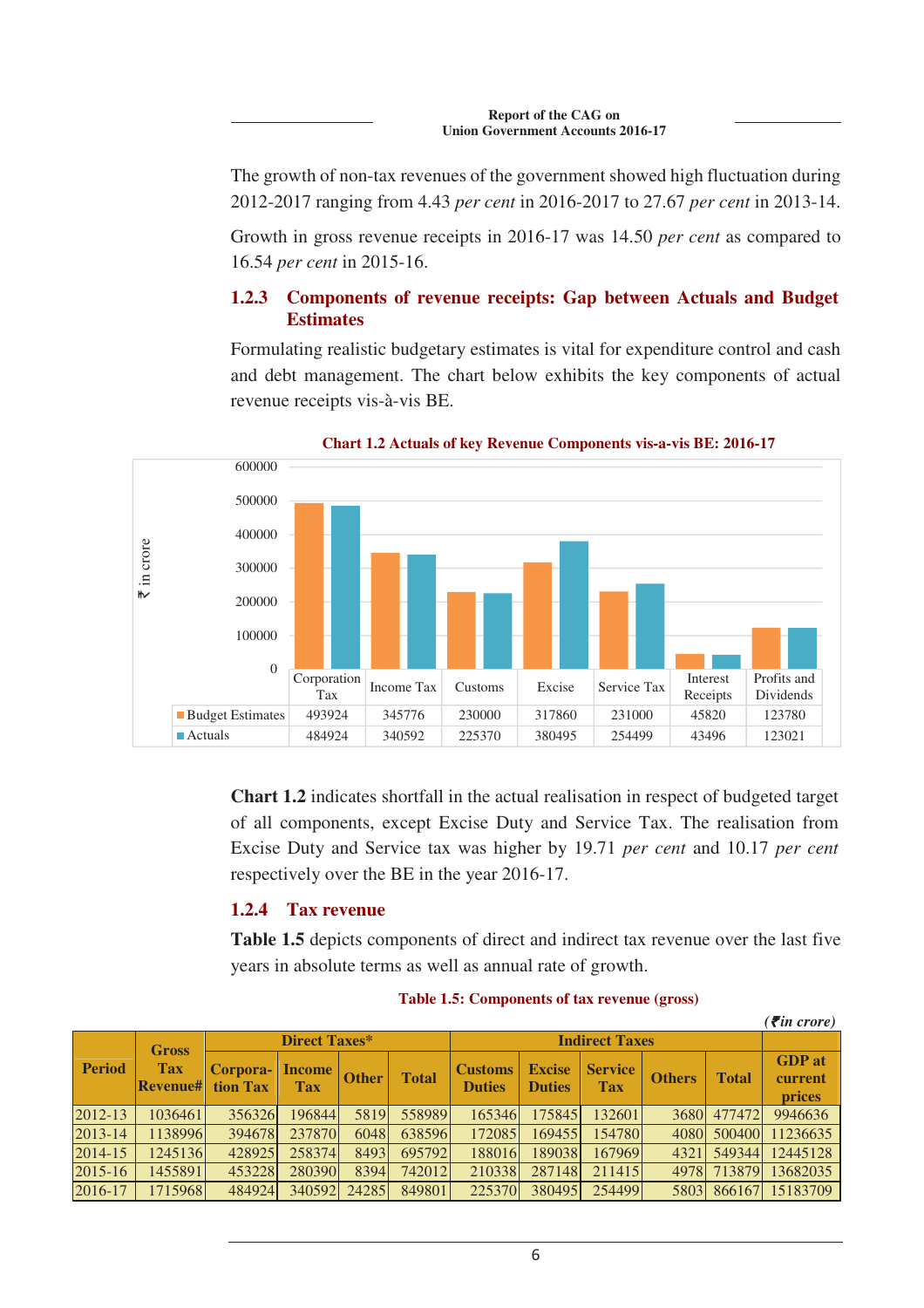|                                         | <b>Gross</b>                  |                      | Direct Taxes*               |              |              |                                 |                                | <b>Indirect Taxes</b>        |               |              |                                           |
|-----------------------------------------|-------------------------------|----------------------|-----------------------------|--------------|--------------|---------------------------------|--------------------------------|------------------------------|---------------|--------------|-------------------------------------------|
| <b>Period</b>                           | <b>Tax</b><br><b>Revenue#</b> | Corpora-<br>tion Tax | <b>Income</b><br><b>Tax</b> | <b>Other</b> | <b>Total</b> | <b>Customs</b><br><b>Duties</b> | <b>Excise</b><br><b>Duties</b> | <b>Service</b><br><b>Tax</b> | <b>Others</b> | <b>Total</b> | <b>GDP</b> at<br>current<br><b>prices</b> |
| <b>Annual Rate of Growth (per cent)</b> |                               |                      |                             |              |              |                                 |                                |                              |               |              |                                           |
| $2012 - 13$                             | 16.57                         | 10.38                | 19.64                       | $-12.44$     | 13.16        | 10.73                           | 21.36                          | 35.99                        | 8.46          | 20.84        | 13.86                                     |
| $2013 - 14$                             | 9.89                          | 10.76                | 20.84                       | 3.94         | 14.24        | 4.08                            | $-3.63$                        | 16.73                        | 10.87         | 4.80         | 12.97                                     |
| 2014-15                                 | 9.32                          | 8.68                 | 8.62                        | 40.43        | 8.96         | 9.26                            | 11.56                          | 8.52                         | 5.91          | 9.78         | 10.75                                     |
| $2015 - 16$                             | 16.93                         | 5.67                 | 8.52                        | $-1.17$      | 6.64         | 11.87                           | 51.90                          | 25.87                        | 15.20         | 29.95        | 9.94                                      |
| 2016-17                                 | 17.86                         | 6.99                 | 21.47                       | 189.31       | 14.53        | 7.15                            | 32.51                          | 20.38                        | 16.57         | 21.33        | 10.98                                     |

*# Includes figures of taxes/duties assigned to States/UTs.* 

*\*Direct Taxes includes Gross of Taxes on Income and Expenditure and Taxes on Property, Capital and other Transaction except Major Heads 0029-Land Revenue and 0030-Stamp and Registration Fees.* 

All components of direct tax registered a growth in 2016-17 in comparison to the previous year resulting in overall growth in direct tax of 14.53 *per cent* during 2016-17 as compared to the growth of 6.64 *per cent* in 2015-16. Income tax recorded the highest growth of 21.47 *per cent* in 2016-17 during the last five years. In the case of 'Others' which increased by 189.31 *per cent* during current year, it was mainly due to receipt of  $\bar{\tau}$  15,162 crore under Income Declaration Scheme and Pradhan Mantri Garib Kalyan Yojana ( $\bar{\tau}$  10,098 crore), etc. In indirect taxes, though all components have increased in absolute term yet their growth rate has declined except 'Others' during 2016-17 over the previous year.

A comparison of relative shares of components of tax revenues during 2016-17 and 2015-16 (**Chart 1.3)** shows increase in share of excise duties (two *per cent*) and income tax (one *per cent*) and decrease in share of corporation tax (three *per cent*) and custom duties (two *per cent*). The share of service tax remained the same for both years.



**Chart 1.3: Components of tax revenue** 

*Zero per cent denotes value less than 0.5 per cent*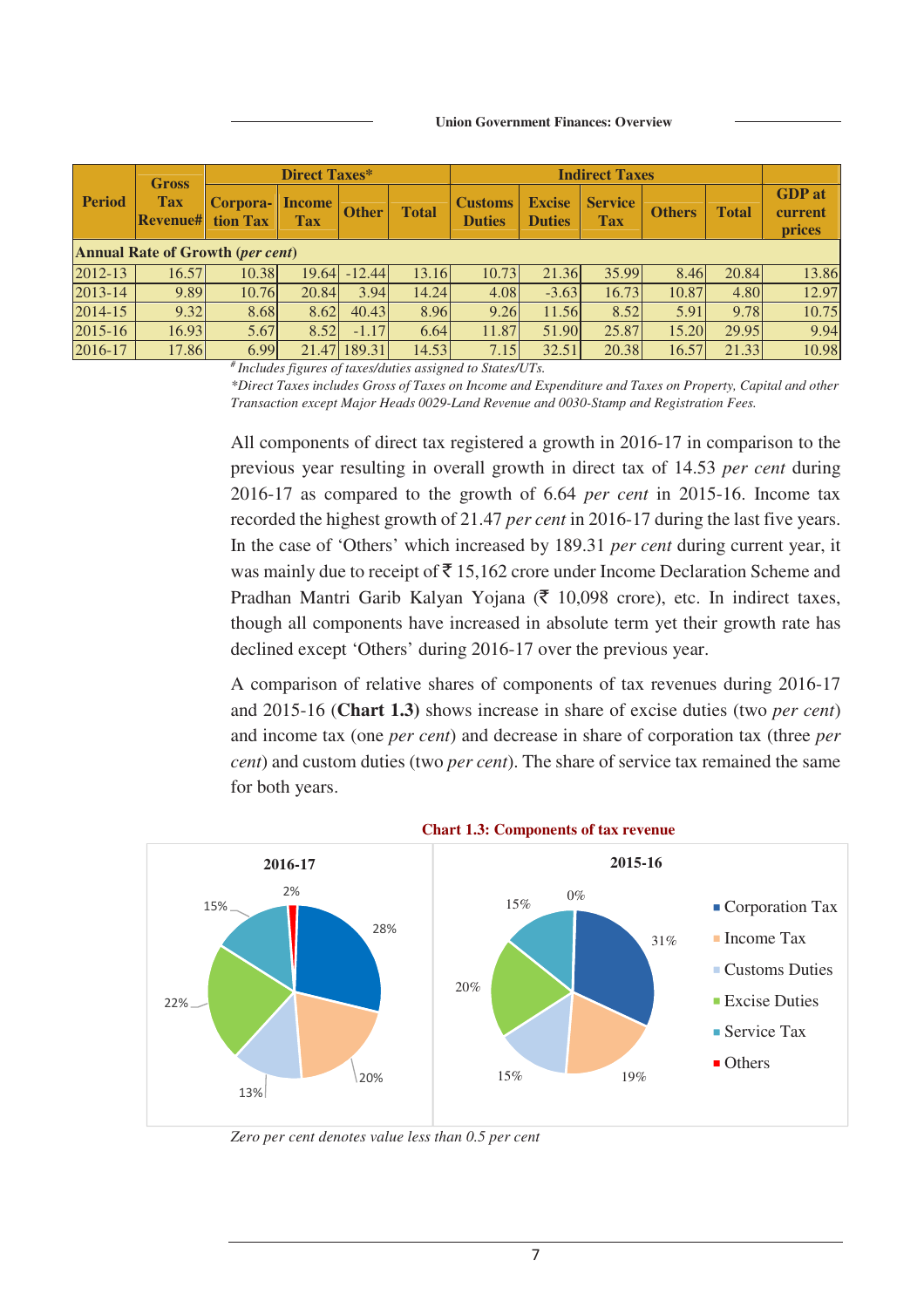## **1.2.5 Tax-GDP ratio (in percentage terms)**

Tax-GDP ratio is the indicator of adequacy and effectiveness of Government's resource mobilization efforts and the extent of realisation of the tax potential. **Table 1.6** presents the trends of Gross Tax-GDP ratio over the period 2012-13 to 2016-17, which remained around 10 to 11 *per cent*.

|               |                                              |                                  |                   |                                 |                                |                              | ( <i>in per cent</i> ) |
|---------------|----------------------------------------------|----------------------------------|-------------------|---------------------------------|--------------------------------|------------------------------|------------------------|
| <b>Period</b> | <b>Gross</b><br><b>Tax</b><br><b>Revenue</b> | <b>Corporation</b><br><b>Tax</b> | <b>Income Tax</b> | <b>Customs</b><br><b>Duties</b> | <b>Excise</b><br><b>Duties</b> | <b>Service</b><br><b>Tax</b> | Others*                |
| 2012-13       | 10.42                                        | 3.58                             | 1.98              | 1.66                            | 1.77                           | 1.33                         | 0.10                   |
| 2013-14       | 10.14                                        | 3.51                             | 2.12              | 1.53                            | 1.51                           | 1.38                         | 0.09                   |
| 2014-15       | 10.01                                        | 3.45                             | 2.08              | 1.51                            | 1.52                           | 1.35                         | 0.10                   |
| 2015-16       | 10.64                                        | 3.31                             | 2.05              | 1.54                            | 2.10                           | 1.55                         | 0.10                   |
| 2016-17       | 11.30                                        | 3.19                             | 2.24              | 1.48                            | 2.51                           | 1.68                         | 0.20                   |

### **Table 1.6: Tax /GDP ratio of major taxes**

*\*Others includes Hotel Receipts Tax, Interest Tax, Other Taxes on Income and Expenditure, Stamps and Registration Fees, Securities Transaction Tax, Taxes on Sales, Trade, Other Taxes and Duties on Commodities and Services etc.* 

### **1.2.6 Collection of Cess**

A cess is an additional tax levied by the Government to raise funds for a specific purpose. Cess collections are initially credited to the CFI. In the Union Finance Accounts, there exists a separate segregation of union excise non-shareable duties. An amount of  $\bar{\tau}$  1,31,216 crore has been shown as union excise non-shareable duties in Union Government Finance Accounts for the Financial Year 2016-17. The total collection of cess during the period 2012-13 to 2016-17 is shown in **Table 1.7** below**.**

|             |                                                   |                                                                          |                                              |                                    |                  |          | $\overline{\mathcal{F}}$ in crore) |
|-------------|---------------------------------------------------|--------------------------------------------------------------------------|----------------------------------------------|------------------------------------|------------------|----------|------------------------------------|
| Year        | <b>Primary</b><br><b>Education</b><br><b>Cess</b> | <b>Higher and</b><br><b>Secondary</b><br><b>Education</b><br><b>Cess</b> | <b>Clean</b><br><b>Energy</b><br><b>Cess</b> | <b>Cess on</b><br><b>Crude oil</b> | <b>Road Cess</b> | Others*  | <b>Total</b>                       |
| 2012-13     | 20946                                             | 9867                                                                     | 3053                                         | 14510                              | 19979            | 2990     | 71345                              |
| 2013-14     | 22837                                             | 11266                                                                    | 3082                                         | 14533                              | 20478            | 4489     | 76685                              |
| 2014-15     | 24219                                             | 11960                                                                    | 5393                                         | 14655                              | 25122            | 4035     | 85384                              |
| 2015-16     | 18783                                             | 9240                                                                     | 12676                                        | 14311                              | 69540            | 7847     | 132397                             |
| 2016-17     | 20220                                             | 10028                                                                    | 26117                                        | 12618                              | 72400            | 30785    | 172168                             |
|             | <b>Annual Rate of Growth (per cent)</b>           |                                                                          |                                              |                                    |                  |          |                                    |
| 2012-13     | 23.95                                             | 22.31                                                                    | 18.33                                        | 78.65                              | 8.81             | $-7.11$  | 24.62                              |
| 2013-14     | 9.03                                              | 14.18                                                                    | 0.95                                         | 0.16                               | 2.50             | 50.13    | 7.48                               |
| 2014-15     | 6.05                                              | 6.16                                                                     | 74.98                                        | 0.84                               | 22.68            | $-10.11$ | 11.34                              |
| $2015 - 16$ | $-22.45$                                          | $-22.74$                                                                 | 135.05                                       | $-2.35$                            | 176.81           | 94.47    | 55.06                              |
| 2016-17     | 7.65                                              | 8.53                                                                     | 106.04                                       | $-11.83$                           | 4.11             | 292.32   | 30.04                              |

#### **Table 1.7: Collection of Cess**

\**Others comprises Cess on Export, Infrastructure Cess, Cess on Coal and Coke, Cess on Jute, Cess on Tea, Cess on Copara, Swachh Bharat Cess, Krishi Kalyan Cess, Receipt under Research and Development Cess Act, 1986 etc.*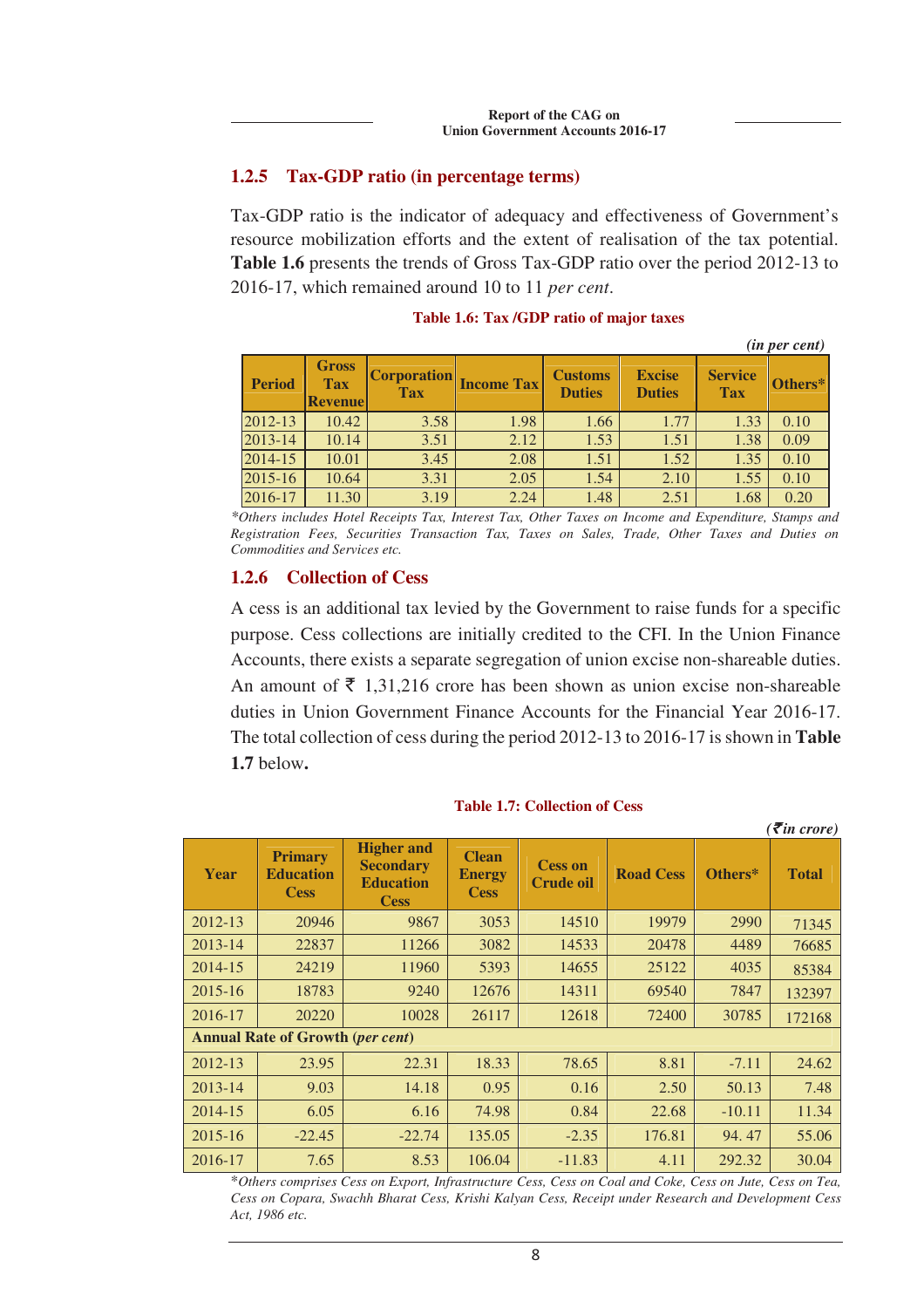**Table 1.7** shows an overall growth in cess collection by 30.04 *per cent* during 2016-17. Clean Energy Cess showed a growth of 106.04 *per cent* during the same period. The growth in Primary Education Cess and Higher and Secondary Education Cess has increased by 7.65 *per cent* and 8.53 *per cent* respectively over the previous year. However, the growth in cess on crude oil has decreased by 11.83 *per cent*. The increase of 292 *per cent* in annual growth under 'Others' was primarily due to collection of Krishi Kalyan Cess ( $\bar{\xi}$  8,379 crore) and Swachh Bharat Cess ( $\bar{\mathfrak{c}}$  12,475 crore).

# **1.2.7 Non-tax revenue**

Non tax revenues comprised of two components: income from sovereign functions like judiciary, police, currency and coinage and those arising from assets/investment or dividends or from user charges collected by Railways, Post and Departmental Undertakings. Composition of non-tax revenue is given in **Table 1.8** below**.**

|                                   |                                             |                                    |                                 |                                  |                                    | $\epsilon$ ( <i>₹in crore</i> )                     |
|-----------------------------------|---------------------------------------------|------------------------------------|---------------------------------|----------------------------------|------------------------------------|-----------------------------------------------------|
| <b>Period</b>                     | <b>Total Non-</b><br>tax<br><b>Revenue#</b> | <b>Interest</b><br><b>Receipts</b> | <b>Dividends</b><br>and Profits | <b>Social</b><br><b>Services</b> | <b>Economic</b><br><b>Services</b> | <b>Sovereign</b><br>and Other<br><b>Functions**</b> |
| 2012-13                           | 310977                                      | 38860                              | 53762                           | 4819                             | 184662                             | 28874                                               |
| Relative share(per cent)          | 100                                         | 12.50                              | 17.29                           | 1.55                             | 59.38                              | 9.28                                                |
| 2013-14                           | 397028                                      | 44027                              | 90442                           | 1316                             | 227661                             | 33582                                               |
| Relative share(per cent)          | 100                                         | 11.09                              | 22.78                           | 0.33                             | 57.34                              | 8.46                                                |
| 2014-15                           | 421582                                      | 48007                              | 89861                           | 1735                             | 243512                             | 38467                                               |
| Relative share(per cent)          | 100                                         | 11.39                              | 21.32                           | 0.41                             | 57.76                              | 9.12                                                |
| 2015-16                           | 486462                                      | 46325                              | 112136                          | 10100                            | 279710                             | 38191                                               |
| Relative share(per cent)          | 100                                         | 9.52                               | 23.05                           | 2.08                             | 57.50                              | 7.85                                                |
| 2016-17                           | 508020                                      | 43496                              | 123021                          | 11998                            | 286597                             | 42908                                               |
| Relative share( <i>per cent</i> ) | 100                                         | 8.56                               | 24.22                           | 2.36                             | 56.41                              | 8.45                                                |
| <b>Annual Rate of Growth</b>      |                                             |                                    |                                 |                                  |                                    |                                                     |
| 2012-13                           | 12.44                                       | $(-)2.98$                          | 6.23                            | 387.75                           | 16.67                              | 8.39                                                |
| 2013-14                           | 27.67                                       | 13.30                              | 68.23                           | $(-)72.69$                       | 23.29                              | 16.31                                               |
| 2014-15                           | 6.18                                        | 9.04                               | $(-)0.64$                       | 31.84                            | 6.96                               | 14.55                                               |
| 2015-16                           | 15.39                                       | $(-)3.50$                          | 24.79                           | 482.13                           | 14.86                              | $(-)0.72$                                           |
| 2016-17                           | 4.43                                        | $(-)6.11$                          | 9.71                            | 18.79                            | 2.46                               | 12.35                                               |

**Table 1.8: Composition of Non-tax revenue (Share and growth rate)** 

*# includes Grant-in-aid and contributions from external Agencies.* 

*Social Services: include education, health, water supply, sanitation, social security etc.* 

*Economic Services: include dairy development, animal husbandry, fisheries, forestry, plantation, food storage and warehousing, agricultural and rural development programmes, user charges for irrigation, provision of energy, receipts of Departmentally managed Government Undertakings, etc.* 

*\*\* Fiscal services and General Services (Police, Public Works, Defence, Other Administrative Services, Grants-in-aid and Contributions etc.)* 

In 2016-17, the largest share of non-tax revenue (56.41 *per cent*) came from user charges levied by various departments which offer Economic Services to the general public (**Table 1.8**). Interest receipts constituted 8.56 *per cent* of non-tax revenue (0.96 percentage points lower than the previous year), while dividends and profits accounted for 24.22 *per cent* (1.17 percentage points above previous year).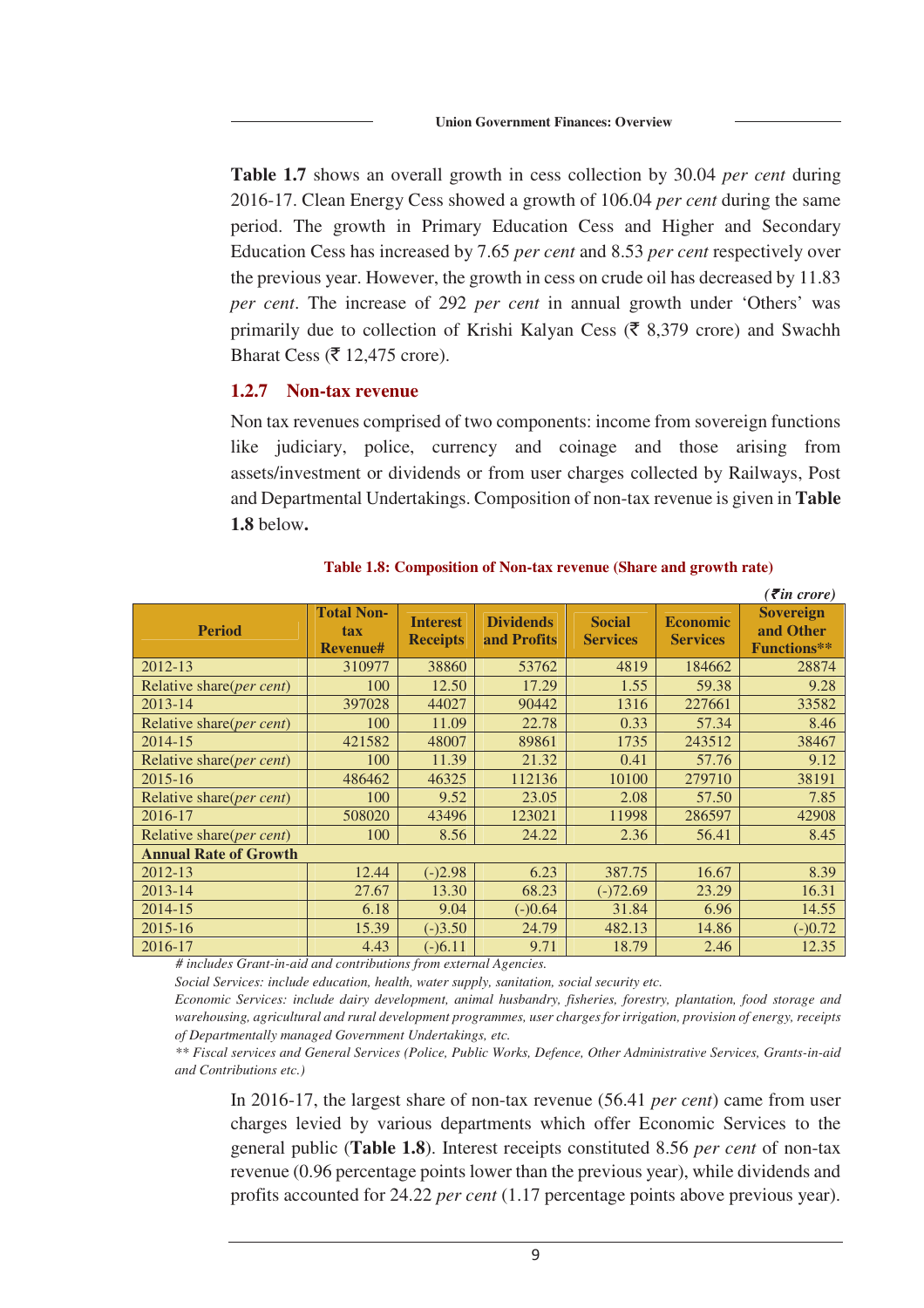The non-tax revenue grew by 4.43 *per cent* during 2016-17 as against the growth of 15.39 *per cent* in 2015-16. This was mainly due to decline in the growth of all components of non-tax revenue except Sovereign and Other Functions.

Growth in Social Services of 18.79 *per cent* over previous year was mainly due to receipt of  $\bar{\tau}$  3,428 crore in Social Security and Welfare services.

Receipts from Dividend and Profits witnessed a growth of 9.71 *per cent* during 2016-17 due to excess receipt of  $\bar{\tau}$  13,297.97<sup>4</sup> crore under the head 'Dividend from Public undertakings' over the previous year.

Receipts from Economic Services, Social Services and Dividend and Profits are the major constituents of non-tax revenue. The important components of Economic and Social sectors are given in **Table 1.9** below**.**

|               |                   |                  |                 |                 |                 | $\left(\bar{\tau}$ in crore) |
|---------------|-------------------|------------------|-----------------|-----------------|-----------------|------------------------------|
| <b>Period</b> | <b>Indian</b>     | <b>Petroleum</b> | <b>Road and</b> | <b>Other</b>    | <b>Coal and</b> | <b>Medical</b>               |
|               | <b>Railways-</b>  |                  | <b>Bridges</b>  | <b>General</b>  | <b>Lignite</b>  | and Public                   |
|               | <b>Commercial</b> |                  |                 | <b>Economic</b> |                 | <b>Health</b>                |
|               | <b>Lines</b>      |                  |                 | <b>Services</b> |                 |                              |
| 2012-13       | 122953            | 14806            | 4007            | 3148            | 88              | 311                          |
|               | (39.54)           | (4.76)           | (1.29)          | (1.01)          | (0.03)          | (0.10)                       |
| 2013-14       | 138776            | 16525            | 5298            | 3368            | 136             | 345                          |
|               | (34.95)           | (4.16)           | (1.33)          | (0.85)          | (0.03)          | (0.09)                       |
| 2014-15       | 155904            | 14480            | 6103            | 4774            | 6179            | 348                          |
|               | (36.98)           | (3.43)           | (1.45)          | (1.13)          | (1.47)          | (0.08)                       |
| 2015-16       | 163497            | 9492             | 6889            | 5231            | 545             | 363                          |
|               | (33.61)           | (1.95)           | (1.42)          | (1.08)          | (0.11)          | (0.07)                       |
| 2016-17       | 161583            | 10797            | 7326            | 7802            | 433             | 413                          |
|               | (31.81)           | (2.13)           | (1.44)          | (1.54)          | (0.09)          | (0.08)                       |

**Table 1.9: Major components of revenues under Economic and Social Sector** 

*Figures in the parentheses show percentage of non-tax revenue.*

 $\overline{a}$ 

Under Economic Services, the main schemes/programme/functions responsible for the annual growth of 2.46 *per cent* (**Table 1.8**) were receipts from 'Petroleum', which increased from  $\bar{\xi}$  9,492 crore in 2015-16 to  $\bar{\xi}$  10,797 crore in 2016-17, 'Roads and Bridges' which increased from  $\bar{\xi}$  6,889 crore to  $\bar{\xi}$  7,326 crore and 'Other General Economic Services' which increased from ₹5.231 crore to ₹7.802 crore during the same period. However, revenue from 'Indian Railways (Commercial Lines)' and Coal & Lignite decreased in 2016-17 over previous year by  $\bar{\tau}$  1,914 crore and  $\bar{\tau}$  112 crore respectively.

The details of non-tax revenue received by way of dividends and profits are detailed in **Table 1.10**. It increased from  $\bar{\tau}$  1,12,136 crore in 2015-16 to  $\bar{\tau}$  1,23,021 crore in 2016-17.

<sup>₹ 53,194.91</sup> crore during 2016-17- ₹ 39,896.94 crore for 2015-16 under heads 0050.00.101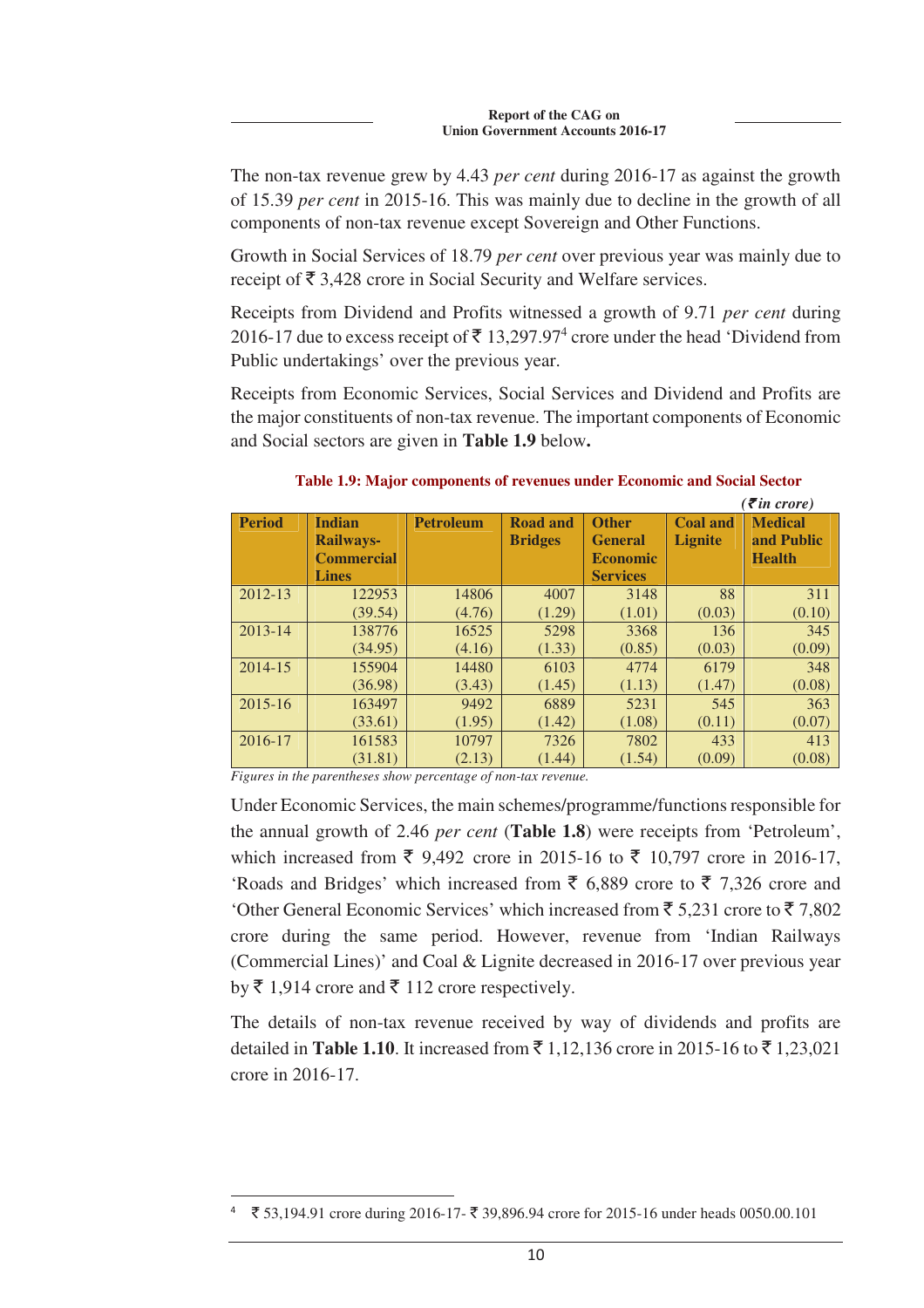|               |                                                          |                                                               |                                                                |                                          |                                                | $( \bar{\mathbf{z}}$ in crore)   |
|---------------|----------------------------------------------------------|---------------------------------------------------------------|----------------------------------------------------------------|------------------------------------------|------------------------------------------------|----------------------------------|
| <b>Period</b> | <b>Share of</b><br>surplus<br><b>profits</b><br>from RBI | <b>Dividends</b><br><b>from Public</b><br><b>Undertakings</b> | <b>Share of</b><br>profit from<br>nationalised<br><b>Banks</b> | <b>Dividend</b><br>from<br><b>Others</b> | <b>Total</b><br><b>Dividend</b><br>and profits | <b>Non Tax</b><br><b>Revenue</b> |
| 2012-13       | 16010                                                    | 30630                                                         | 5656                                                           | 1466                                     | 53762                                          | 310977                           |
|               | (5.15)                                                   | (9.85)                                                        | (1.82)                                                         | (0.47)                                   |                                                |                                  |
| 2013-14       | 33010                                                    | 47333                                                         | 8184                                                           | 1915                                     | 90442                                          | 397028                           |
|               | (8.31)                                                   | (11.92)                                                       | (2.06)                                                         | (0.48)                                   |                                                |                                  |
| 2014-15       | 52679                                                    | 32996                                                         | 2456                                                           | 1730                                     | 89861                                          | 421582                           |
|               | (12.50)                                                  | (7.83)                                                        | (0.58)                                                         | (0.41)                                   |                                                |                                  |
| 2015-16       | 65896                                                    | 39897                                                         | 4214                                                           | 2129                                     | 112136                                         | 486462                           |
|               | (13.55)                                                  | (8.20)                                                        | (0.87)                                                         | (0.44)                                   |                                                |                                  |
| 2016-17       | 65876                                                    | 53195                                                         | 1445                                                           | 2505                                     | 123021                                         | 508020                           |
|               | (12.97)                                                  | (10.47)                                                       | (0.28)                                                         | (0.49)                                   |                                                |                                  |

#### **Table 1.10: Composition of Dividend and Profit**

*Figures in parentheses show percentage of Non Tax Revenue.* 

The share of dividend from Public Undertakings increased from  $\bar{\tau}$  39,897 crore  $(8.20 \text{ per cent of non-tax revenue})$  in 2015-16 to  $\overline{\text{5}}$  53,195 crore (10.47 *per cent* of non-tax revenue) in 2016-17. However, transfer of surplus profit from RBI, which was  $\bar{\tau}$  65,896 crore (13.55 *per cent* of non-tax revenue) in 2015-16, decreased to ` 65,876 crore (12.97 *per cent* of non-tax revenue) in 2016-17.

The government account recognises transactions on the basis of 'as and when received'. Due to the difference in the financial year of the Union Government (April-March) and the Reserve Bank of India (RBI) (July-June), the RBI surplus of  $\bar{\xi}$  65,876 crore declared for the year ended 30 June 2016 has been recognised in 2016-17. However, the surplus declared for the RBI's FY 2016-17 (1 July 2016 – 30 June 2017) by the RBI would be reflected in the Finance Accounts of the Government of India for the year 2017-18. As can be seen from **Table 1.10A**  below, the share of surplus profits from RBI for its financial year ended 30 June 2017 declined to  $\bar{\tau}$  30,663 crore from  $\bar{\tau}$  65,876 crore in financial year ended 30 June 2016. The fall in surplus payable by RBI was due to the fall in its income as well as increase in expenditure on printing of currency notes and transfer to the RBI Contingency Fund.

The details of net income of RBI, expenditure and surplus transfer to Union Government up to the financial year ending 31 March 2018 is detailed in **Table 1.10A** below.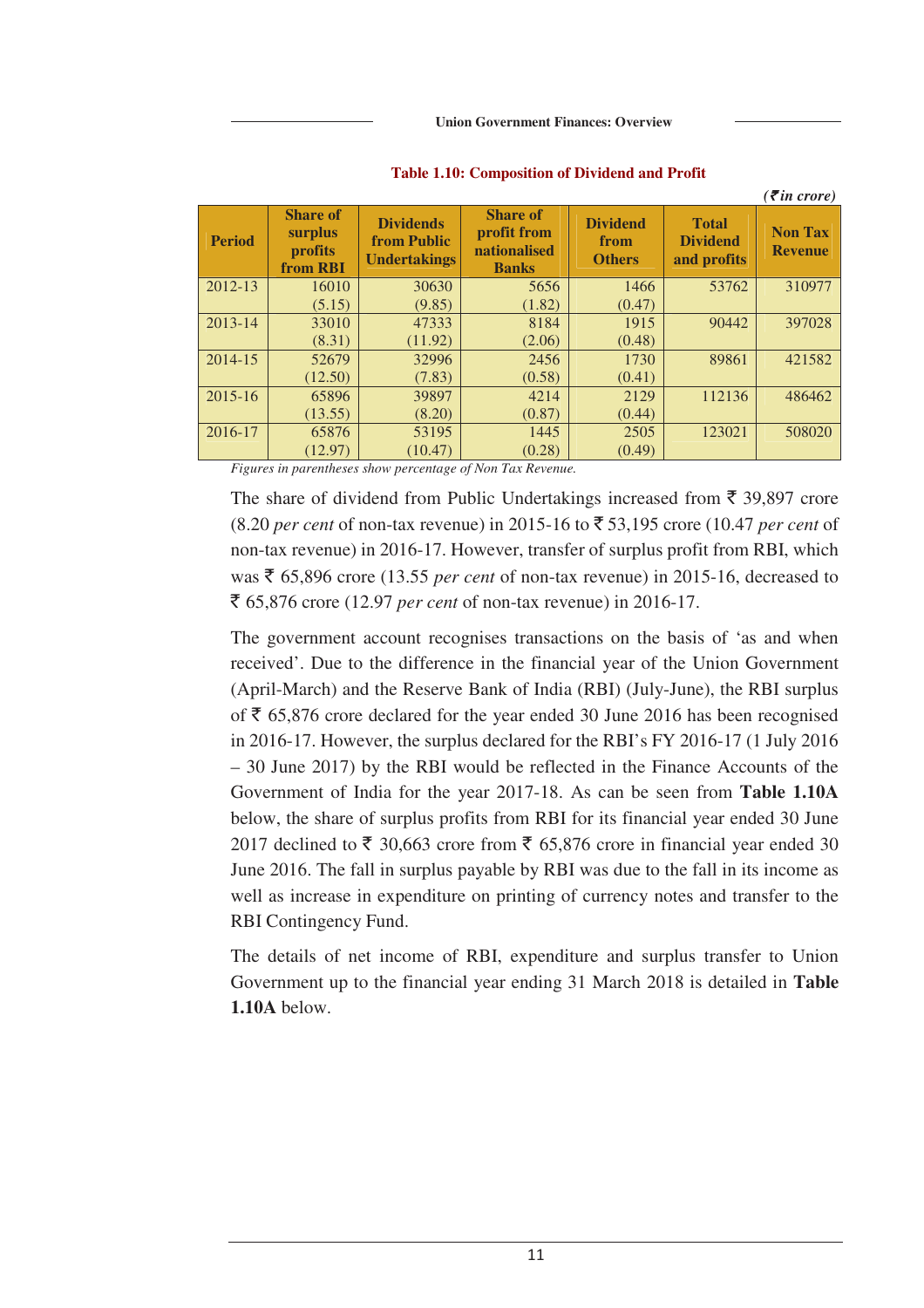**Report of the CAG on Union Government Accounts 2016-17**

|                                                                                                                 |              |              |              |              | $\left(\bar{\boldsymbol{\varepsilon}}\right)$ in crore) |
|-----------------------------------------------------------------------------------------------------------------|--------------|--------------|--------------|--------------|---------------------------------------------------------|
| <b>Description</b>                                                                                              | $2013 - 14*$ | $2014 - 15*$ | $2015 - 16*$ | $2016 - 17*$ | $2017 - 18*$                                            |
| Net Income of RBI<br><b>RBI</b> Financial year (1 July<br>2016 to 30 June 2017)                                 | 45564        | 64617        | 79256        | 80870        | 61818                                                   |
| Expenditure                                                                                                     | 12549        | 11934        | 13356        | 14990        | 31155                                                   |
| Surplus transferred to the<br><b>Union Government</b><br>Govt. Financial year(1 April<br>2017 to 31 March 2018) | 33010        | 52679        | 65896        | 65876        | 30663                                                   |

### **Table 1.10A: Surplus transferred by RBI**

*\* Refers to Financial Year of the Union Government* 

### **1.2.8 Non-debt capital receipts**

 $\overline{a}$ 

Non-debt capital receipts consist of miscellaneous capital receipts (bonus shares, disinvestment, etc.) and recovery of loans and advances from States and Union Territories, Foreign Governments, Government corporations, non-government institutions and government servants. During the period 2012-13 to 2016-17, there was shortfall in miscellaneous capital receipts as compared to the BE. On the other hand, the recovery of loans and advances was significantly higher than the BE during the same period, (**Table 1.11**).

| <b>Period</b> | <b>Miscellaneous Capital Receipt</b>         |         |                           | <b>Recovery of Loans and Advances</b>    |               |                           |  |
|---------------|----------------------------------------------|---------|---------------------------|------------------------------------------|---------------|---------------------------|--|
|               | <b>BE</b>                                    | Actual* | <b>Percentage</b>         | <b>BE</b>                                | <b>Actual</b> | <b>Percentage</b>         |  |
|               | $\left(\bar{\mathbf{\mathcal{F}}}$ in crore) |         | of Actual to<br><b>BE</b> | $( \bar{\mathbf{\mathcal{F}}}$ in crore) |               | of Actual to<br><b>BE</b> |  |
| 2012-13       | 30000                                        | 25408   | 84.69                     | 23095                                    | 26624         | 115.28                    |  |
| 2013-14       | 55814                                        | 29368   | 52.62                     | 22054                                    | 24549         | 111.31                    |  |
| 2014-15       | 63425                                        | 37737   | 59.50                     | 22817                                    | 26547         | 116.35                    |  |
| 2015-16       | 69500                                        | 42132   | 60.62                     | 22714                                    | 41878         | 184.37                    |  |
| 2016-17       | 56500                                        | 46249   | 81.86                     | 22495                                    | 40971         | 182.13                    |  |

#### **Table 1.11: Realisation from Non-Debt Capital Receipt**

*Source: Annual Financial Statement and Union Government Finance Accounts. \*Does not include receipts from bonus shares.*

Disinvestment constitutes a major portion of the miscellaneous capital receipt. **Chart 1.4** indicates that only four units viz. NMDC Limited, NHPC Limited, Coal India Limited (CIL) and Bharat Electronics Limited (BEL) contributed 57.43 *per cent* ( $\overline{\xi}$  20,371.73 crore) of the total disinvestment proceeds of  $\overline{\xi}$  35,470.16 crore.

Other Central Public Sector undertakings, equities of which were disinvested, were National Aluminium Company Limited (NALCO) (₹ 2831.71 crore, 7.98 *per cent*), NBCC (India) Limited ( $\bar{\tau}$  2,201.14 crore, 6.21 *per cent*) and others<sup>5</sup> (` 10,065.58 crore, 28.38 *per cent*).

<sup>5</sup> Others include IOCL, NTPC, HCL, MOIL, Engineers India, CONCOR, DCIL, Neyveli Lignite Corporation Ltd, GAIL, ONGC, PFC, REC, Oil India etc.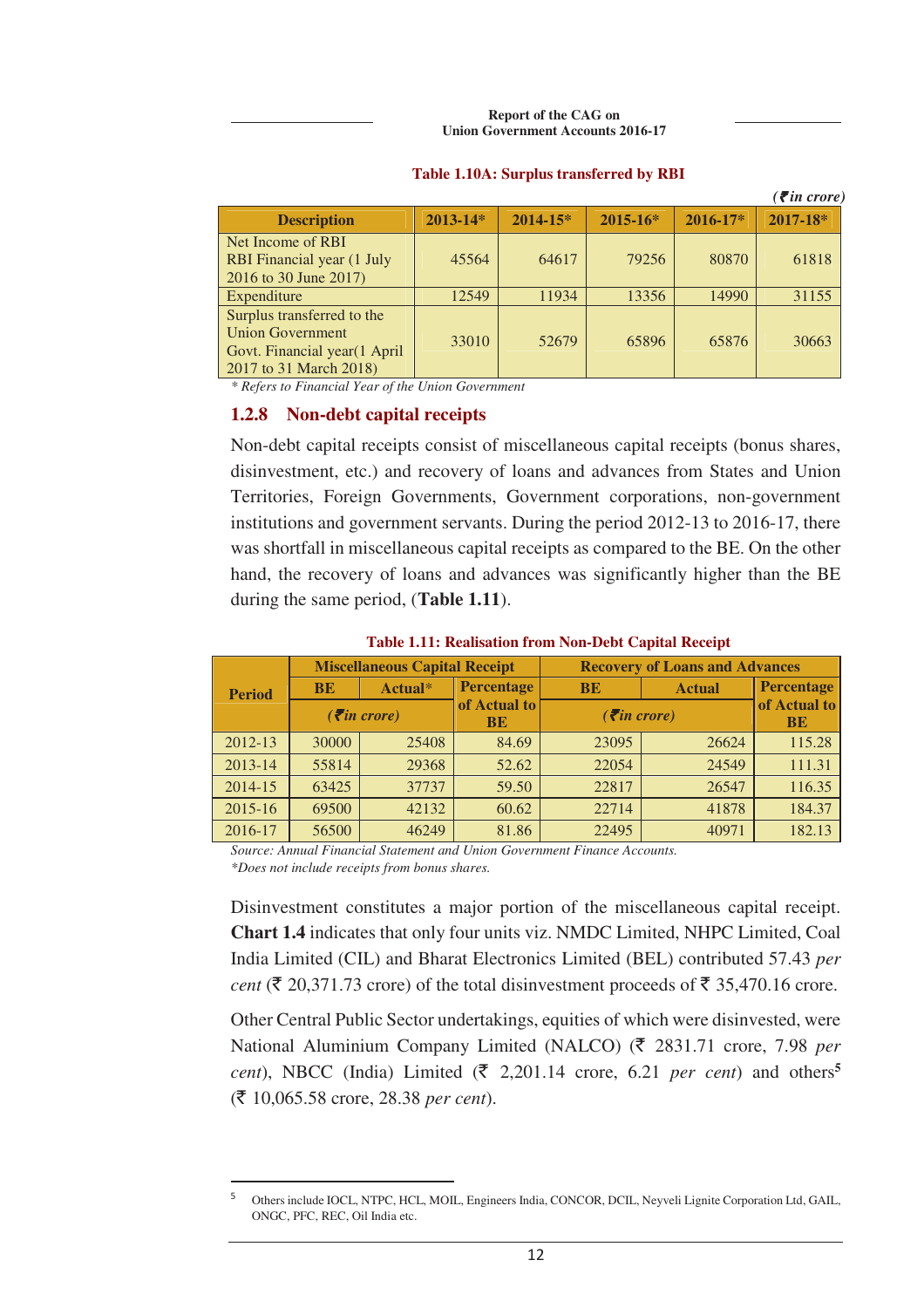

#### **Chart 1.4: Component of disinvestment proceeds**

### **1.2.9 Return on Investments**

The number of statutory corporations, government companies, other joint stock companies, co-operative banks and societies and international bodies. Ministry/Department wise along with dividend received during the year 2016-17 are given in **Table 1.12** below.

|                                 |                           |                             |                                          |                           | $\overline{\mathcal{E}}$ in crore) |
|---------------------------------|---------------------------|-----------------------------|------------------------------------------|---------------------------|------------------------------------|
| Ministry/<br><b>Department</b>  | <b>Number</b><br>of CPSEs | <b>Dividend</b><br>received | <b>Ministry/Departments</b>              | <b>Number</b><br>of CPSEs | <b>Dividend</b><br>received        |
| Civil Aviation and<br>tourism   | $\overline{4}$            | 1063                        | Coal                                     | 3                         | 11018                              |
| Finance                         | 9                         | 3911                        | Industry                                 | $\overline{4}$            | 238                                |
| Petroleum<br>and<br>Natural Gas | 8                         | 19442                       | Renewable<br><b>New</b><br>and<br>Energy | $\overline{2}$            | 102                                |
| Steel & Mines                   | 8                         | 8283                        | Shipping                                 | 3                         | 133                                |
| Railways                        | 8                         | 1406                        | <b>Urban Affairs</b>                     | 3                         | 344                                |
| Defence                         | 8                         | 1773                        | <b>Atomic Energy</b>                     | 3                         | 692                                |
| Power                           | 8                         | 8262*                       | Others**                                 | 37                        | 67741                              |
| <b>Total</b>                    |                           |                             |                                          |                           | 124408                             |

#### **Table 1.12: Number of CPSEs paying dividend**

*Source: Statement No 11 of Union Government Finance Accounts.* 

*\*Dividends of* ` *25 crore pertains to DONER.* 

*\* \*Others includes State Co-operative Banks/Institutions and other units.* 

During 2016-17, the Union Government received a dividend of  $\bar{\tau}$  1,24,408 crore from 108 Government companies and corporations against the total investment of  $\bar{\epsilon}$  6,68,744.42 crore in 342 Central Public Sector Enterprises (CPSEs) which was 18.60 *per cent* of investment as on 31 March 2017. The progressive total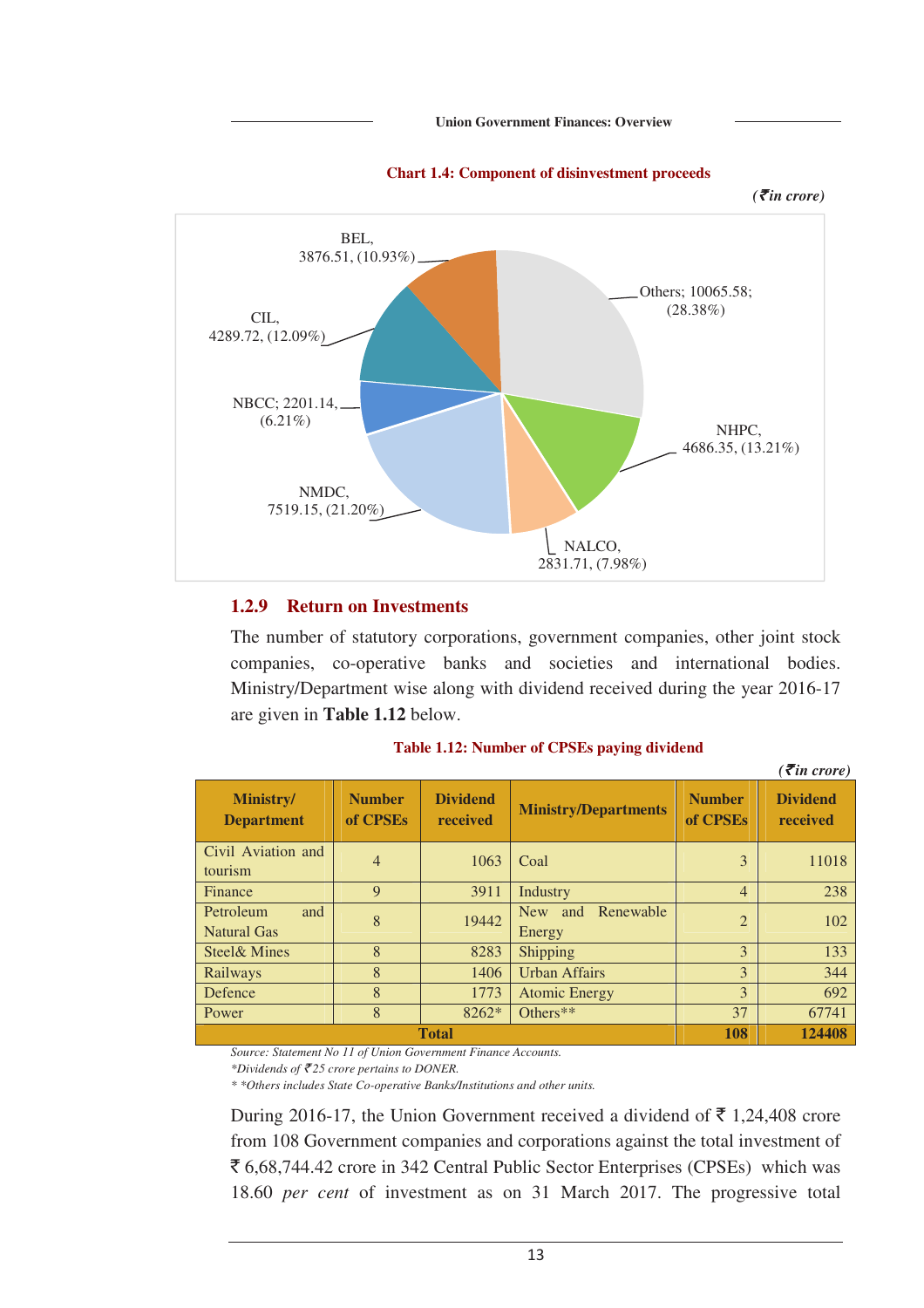investment increased from  $\bar{\xi}$  6,07,604.78 crore on 31 March 2016 to  $\bar{\xi}$  6,68,744.42 crore on 31 March 2017. The major contributors of dividend were Reserve Bank of India ( $\bar{\mathfrak{c}}$  65,876 crore), Coal India Limited, ( $\bar{\mathfrak{c}}$  9,771 crore), Hindustan Zinc Ltd  $(\bar{\mathfrak{F}} 6,664$  crore), Oil and Natural Gas Corporation Ltd,  $(\bar{\mathfrak{F}} 6,544$  crore), Indian Oil Corporation Ltd. ( $\bar{\xi}$  6,231 crore), Bharat Petroleum Corporation of India Ltd.  $(\bar{\mathfrak{F}} 3,098$  crore), NTPC Ltd ( $\bar{\mathfrak{F}} 2,507$  crore), Life Insurance Corporation ( $\bar{\mathfrak{F}} 2,502$ crore), National Hydro Electric Power Corporation Ltd. (NHPC) ( $\bar{\tau}$  1,881 crore), Hindustan Petroleum Corporation Ltd ( $\bar{\tau}$  1,777 crore), Nationalised Banks ( $\bar{\tau}$  1,445 crore), Neyveli Lignite Corporation Ltd ( $\bar{\tau}$  1,183 crore), Rural Electrification Corporation Ltd ( $\bar{\tau}$  1,126 crore), and Airport Authority of India ( $\bar{\tau}$  1,042 crore).

# **1.3 Expenditure Analysis**

The total disbursements from the Consolidated Fund of India and the Public Account were to the tune of  $\bar{\xi}$  91.03.892 crore in 2016-17 as shown in **Box 1.2**.



**Box 1.2: Components of Total Disbursements** 

During 2016-17, total disbursements increased by 30.67 *per cent* as compared to  $\bar{\xi}$  69,66,982 crore in 2015-16. Of the total disbursement of  $\bar{\xi}$  91,03,892 crore, disbursement from CFI was 87.01 *per cent* (towards repayment of public debt 62.38 *per cent* and total expenditure from CFI 24.63 *per cent*). Remaining 12.99 *per cent* of disbursement was from Public Account. The contribution of the Public Account was 16.13 *per cent* in 2015-16, which declined to 12.99 *per cent* in 2016-17.

**Table 1.13** depicts that the share of total expenditure from CFI (does not include repayment of public debt) in total disbursements has decreased from 30.22 *per cent*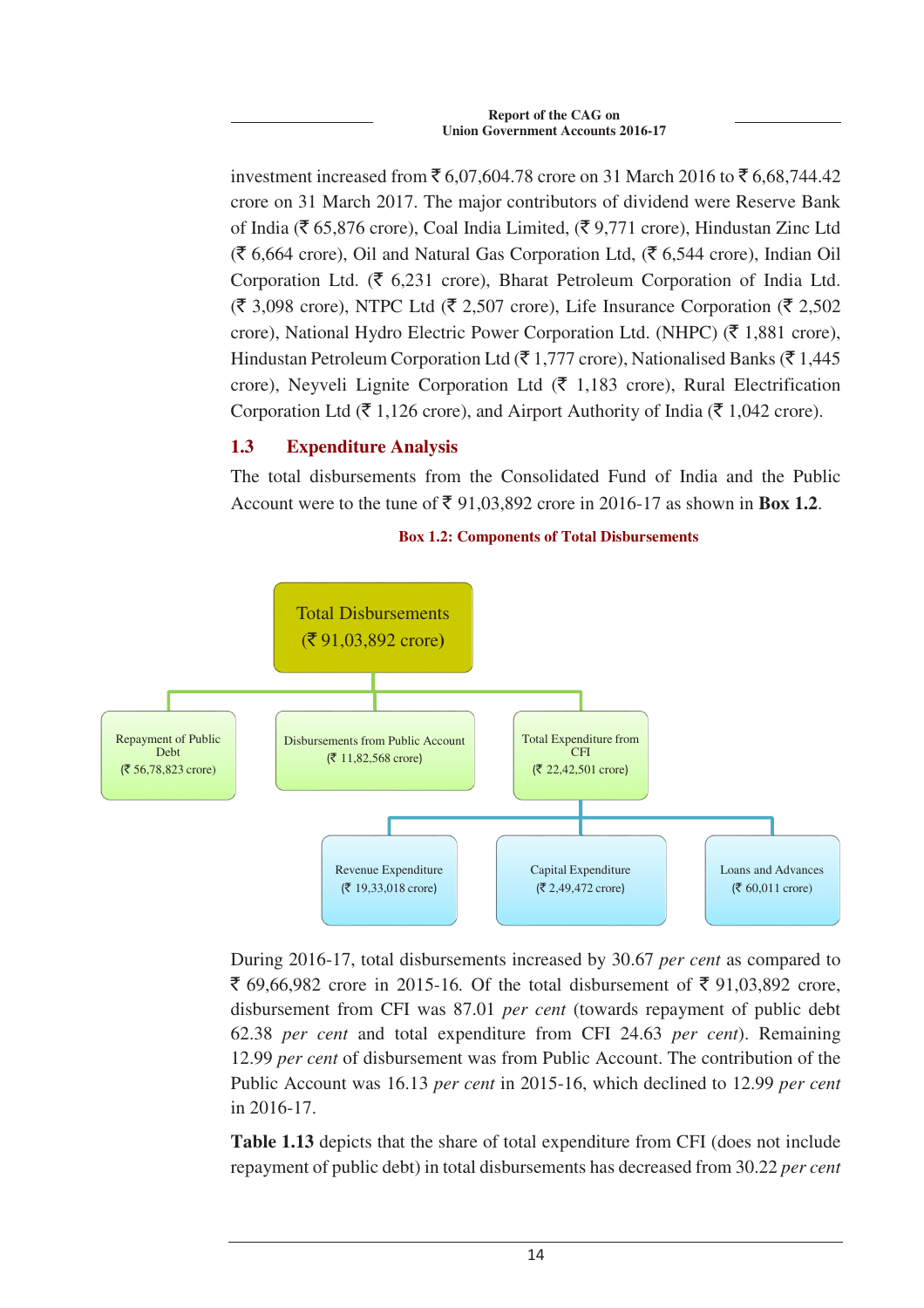in 2015-16 to 24.63 *per cent* in 2016-17, though in absolute terms, it increased by  $\bar{5}1,36,834$  crore.

|                                         |                                                 |         |         |         | $\overline{\mathcal{F}}$ in crore) |  |  |  |
|-----------------------------------------|-------------------------------------------------|---------|---------|---------|------------------------------------|--|--|--|
| <b>Particulars</b>                      | 2013-14                                         | 2014-15 | 2015-16 | 2016-17 |                                    |  |  |  |
| <b>Components of Total Disbursement</b> |                                                 |         |         |         |                                    |  |  |  |
| Repayment of Public                     | 3426893                                         | 3511291 | 3707700 | 3737657 | 5678823                            |  |  |  |
| Debt                                    | (60.27)                                         | (59.11) | (56.70) | (53.65) | (62.38)                            |  |  |  |
| from<br><b>Disbursements</b>            | 656403                                          | 654239  | 922899  | 1123658 | 1182568                            |  |  |  |
| <b>Public Account</b>                   | (11.54)                                         | (11.01) | (14.11) | (16.13) | (12.99)                            |  |  |  |
| Total<br>Expenditure                    | 1602918                                         | 1774941 | 1909144 | 2105667 | 2242501                            |  |  |  |
| from CFI (TE)                           | (28.19)                                         | (29.88) | (29.19) | (30.22) | (24.63)                            |  |  |  |
|                                         | <b>Components of Total Expenditure from CFI</b> |         |         |         |                                    |  |  |  |
| Expenditure<br>Revenue                  | 1420473                                         | 1575097 | 1695137 | 1779529 | 1933018                            |  |  |  |
| (RE)                                    | (88.62)                                         | (88.74) | (88.79) | (84.51) | (86.20)                            |  |  |  |
| Capital<br>Expenditure                  | 150382                                          | 168844  | 172085  | 278866  | 249472                             |  |  |  |
| (CE)                                    | (9.38)                                          | (9.51)  | (9.01)  | (13.24) | (11.12)                            |  |  |  |
| and Advances<br>Loans                   | 32063                                           | 31000   | 41922   | 47272   | 60011                              |  |  |  |
| (LA)                                    | (2.00)                                          | (1.75)  | (2.20)  | (2.24)  | (2.68)                             |  |  |  |

**Table 1.13: Share of various components of total Disbursement** 

*Figures in parentheses show percentage of total disbursement/total expenditure*

The proportion of repayment of public debt in the total disbursement has gone up from 53.65 *per cent* in 2015-16 to 62.38 *per cent* in 2016-17. Revenue expenditure as a proportion of the total expenditure increased from 84.51 *per cent* during 2015-16 to 86.20 *per cent* in 2016-17 whereas capital expenditure decreased from 13.24 *per cent* to 11.12 *per ce*nt during same period.

### **1.3.1 Sectoral Expenditure**

In the accounts of the Union Government, expenditure is accounted under various heads which, in turn, are grouped into three sectors, namely General Services, Social Services and Economic Services.

**Table 1.14** presents the details of sectoral expenditure. In relation to the total expenditure, General Services showed an increase from 47.42 *per cent* in 2012-13 to 53.07 *per cent* in 2016-17 while expenditure on Economic Services has remained between 40 to 44 *per cent* during the same period. In Social Services, the expenditure share remained below 10 *per cent* for the period of 2012-13 to 2016-17.

| <b>Table 1.14: Sectoral expenditure of Union Government</b> |  |
|-------------------------------------------------------------|--|
|-------------------------------------------------------------|--|

|             |                        |                                                 |                       |                                                 |                         |                                     | $( \bar{\mathbf{\xi}}$ in crore) |
|-------------|------------------------|-------------------------------------------------|-----------------------|-------------------------------------------------|-------------------------|-------------------------------------|----------------------------------|
|             | <b>General Service</b> |                                                 | <b>Social Service</b> |                                                 | <b>Economic Service</b> |                                     |                                  |
| Year        | <b>Amount</b>          | As $%$ of<br><b>Total</b><br><b>Expenditure</b> | <b>Amount</b>         | As $%$ of<br><b>Total</b><br><b>Expenditure</b> | <b>Amount</b>           | As % of Total<br><b>Expenditure</b> | <b>Total</b>                     |
| $2012 - 13$ | 666406                 | 47.42                                           | 124725                | 8.87                                            | 614306                  | 43.71                               | 1405437                          |
| $2013 - 14$ | 767915                 | 49.14                                           | 142426                | 9.12                                            | 652316                  | 41.74                               | 1562657                          |
| $2014 - 15$ | 843093                 | 54.16                                           | 68663                 | 4.41                                            | 645003                  | 41.43                               | 1556759                          |
| $2015 - 16$ | 896486                 | 50.56                                           | 100682                | 5.68                                            | 775879                  | 43.76                               | 1773047                          |
| $2016 - 17$ | 1025561                | 53.07                                           | 116023                | 6.01                                            | 790729                  | 40.92                               | 1932313                          |

*Notes: The sectoral classification excludes loans to Foreign Governments, State governments, UTs, loans to Government Servants and revenue expenditure on account of Grant in Aid which do not fall under any specific group.*